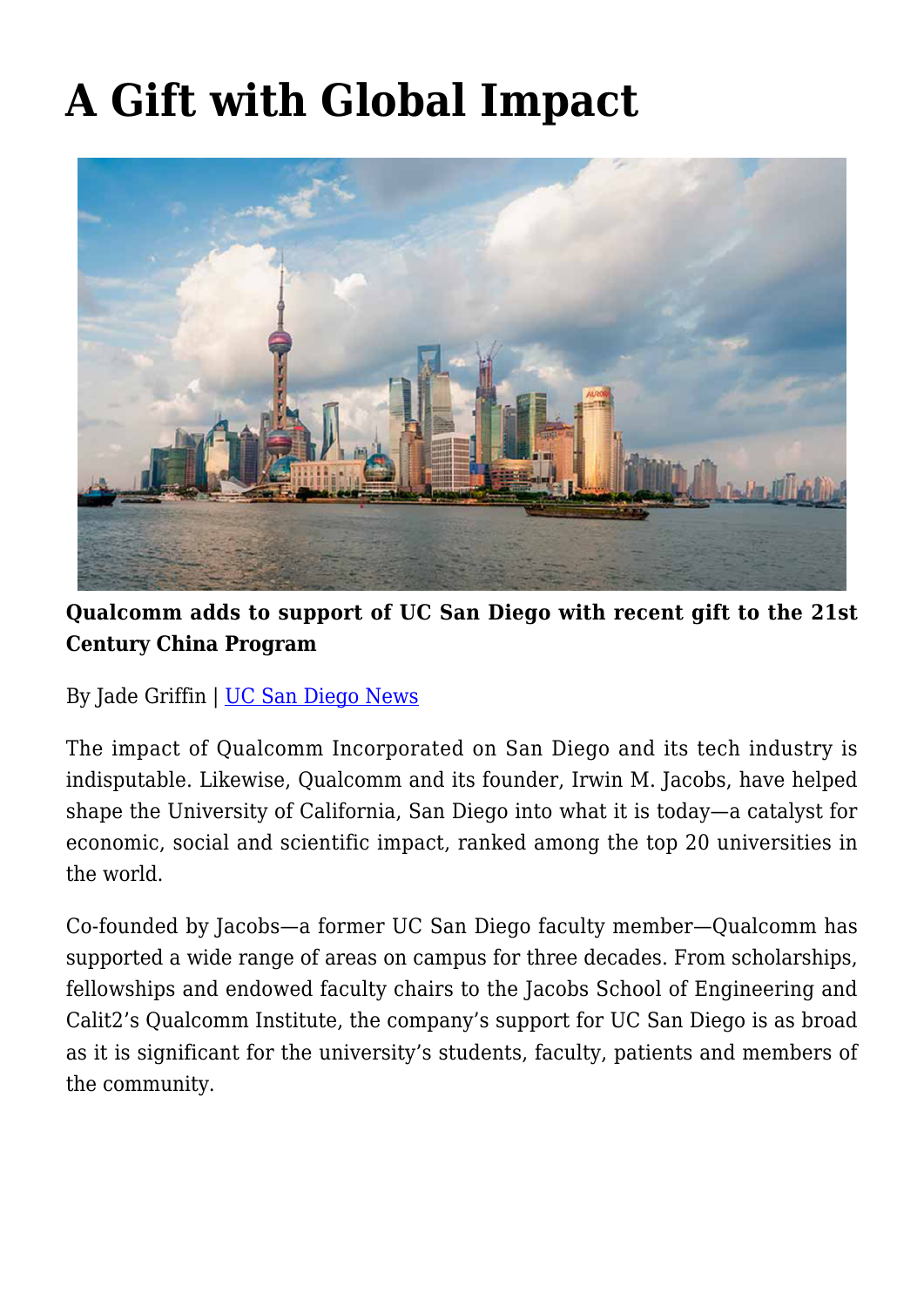

From Left, Peter Cowhey, Susan Shirk and Lei Guang on a trip to China

Most recently, Qualcomm donated a charitable gift to the UC San Diego School of Global Policy and Strategy's 21st Century China Program, establishing an endowment to support the program, which was founded in 2011 and is already considered the nation's largest and most-prominent academic research program on contemporary China.

"At Qualcomm, we are strong supporters of UC San Diego, not only because of its high educational standards, and the fact that they are forming a large part of our future workforce, but also because of their remarkable impact in San Diego, and around the globe," said Derek Aberle, president of Qualcomm. "We are excited to present this gift to the 21st Century China Program, as we greatly believe in the importance of building international understanding, communication and cooperation."

"Qualcomm has a corporate philosophy rooted in philanthropy, and we greatly appreciate their longstanding investment in our campus as a whole, and most recently, in the 21st Century China Program," said UC San Diego Chancellor Pradeep K. Khosla. "This gift will help build UC San Diego into an even stronger leader in global policy research and discussions."

The 21st Century China Program addresses the need for timely and in-depth analysis of China's transformation in the context of changing dynamics in the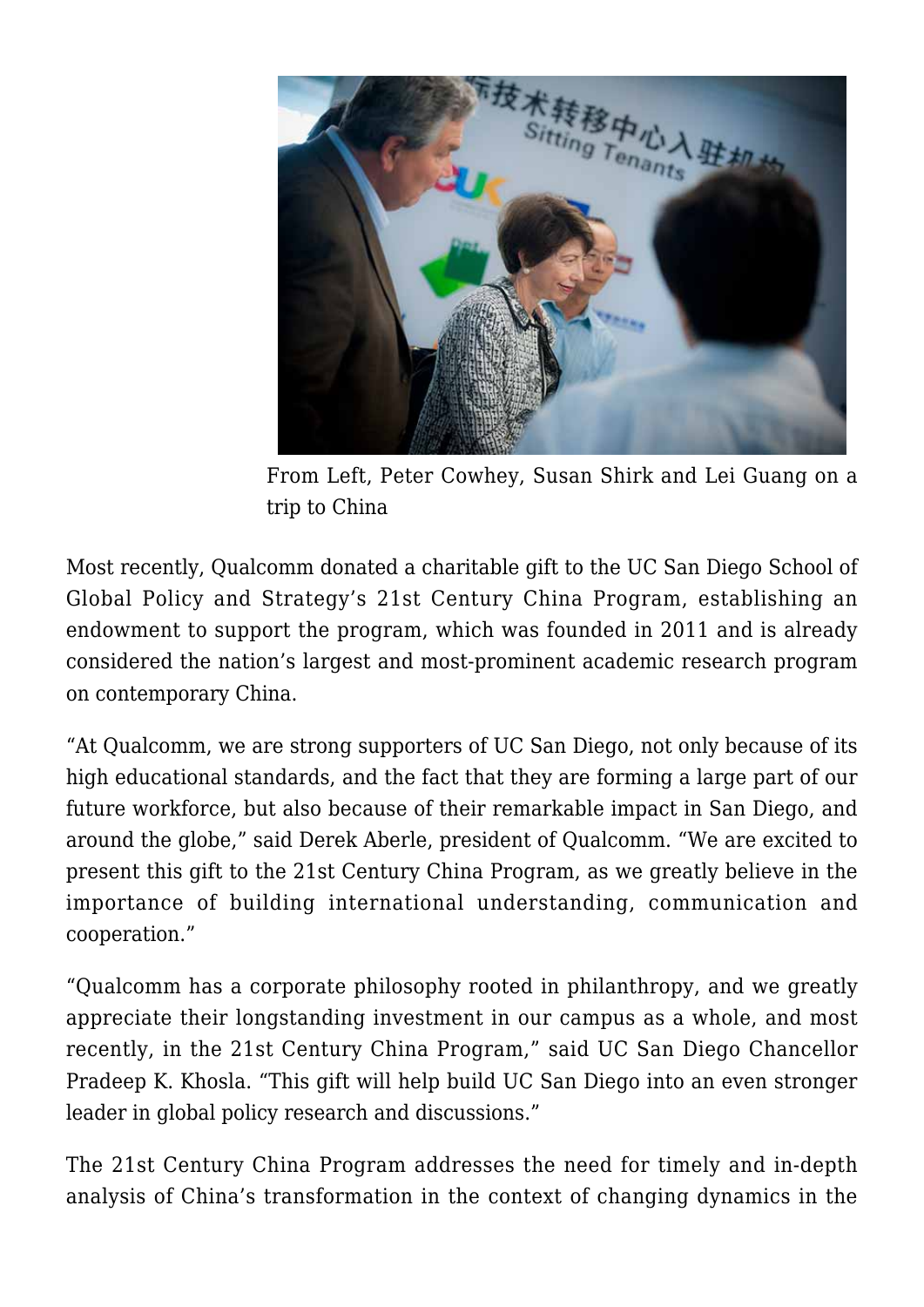Pacific. It is a hub for policy and business discussions about China and U.S.-China relations based on original, sophisticated research with global impact.

"China's extraordinary role in the global economy makes a program of this kind a vital addition to the already valuable work done at the School of Global Policy and Strategy," said Don Rosenberg, executive vice president and general counsel of Qualcomm. "Efforts to increase the cultural, political and business understanding of China benefit all of us."

The gift will provide a lasting stream of funding to help foster communication and cooperation between U.S. stakeholders and political and business leaders in China, while deepening the quality of research on China's economy, politics and policy-making process.

"This endowment will take the School of Global Policy and Strategy to the next level in its ability to make a positive impact in research and policy relating to China," said Peter Cowhey, dean of the School of Global Policy and Strategy. "Qualcomm's support of our vibrant 21st Century China Program makes a clear statement of the company's commitment to establishing a knowledge-based mutual understanding and trust between the U.S. and China."

The program includes UC San Diego scholars from multiple disciplines, representing expertise in a diverse range of areas: Chinese economy, finance, leadership politics, foreign policy, security, media, policy process, environment, climate change, innovation, religion, local government, courts, consumerism, development, film and art, PRC history, and U.S.-China relations.

"This funding will allow the program to undertake major long-term projects that will provide our scholars with original data for cutting-edge research on China," said Lei Guang, director of the 21st Century China Program. "By fostering creative research and greater understanding between the Chinese and American people, UC San Diego will become not only a major research center on China but also a catalyst for positive change in U.S.-China relations."

Currently, the 21st Century China Program is advancing China research and policy analysis through collaborations with a number of Chinese partners including Tsinghua University in Beijing and Fudan University in Shanghai, as well as in engaging the government's think tanks on development, climate change and U.S.-China relations. These partnerships help establish better, more informed